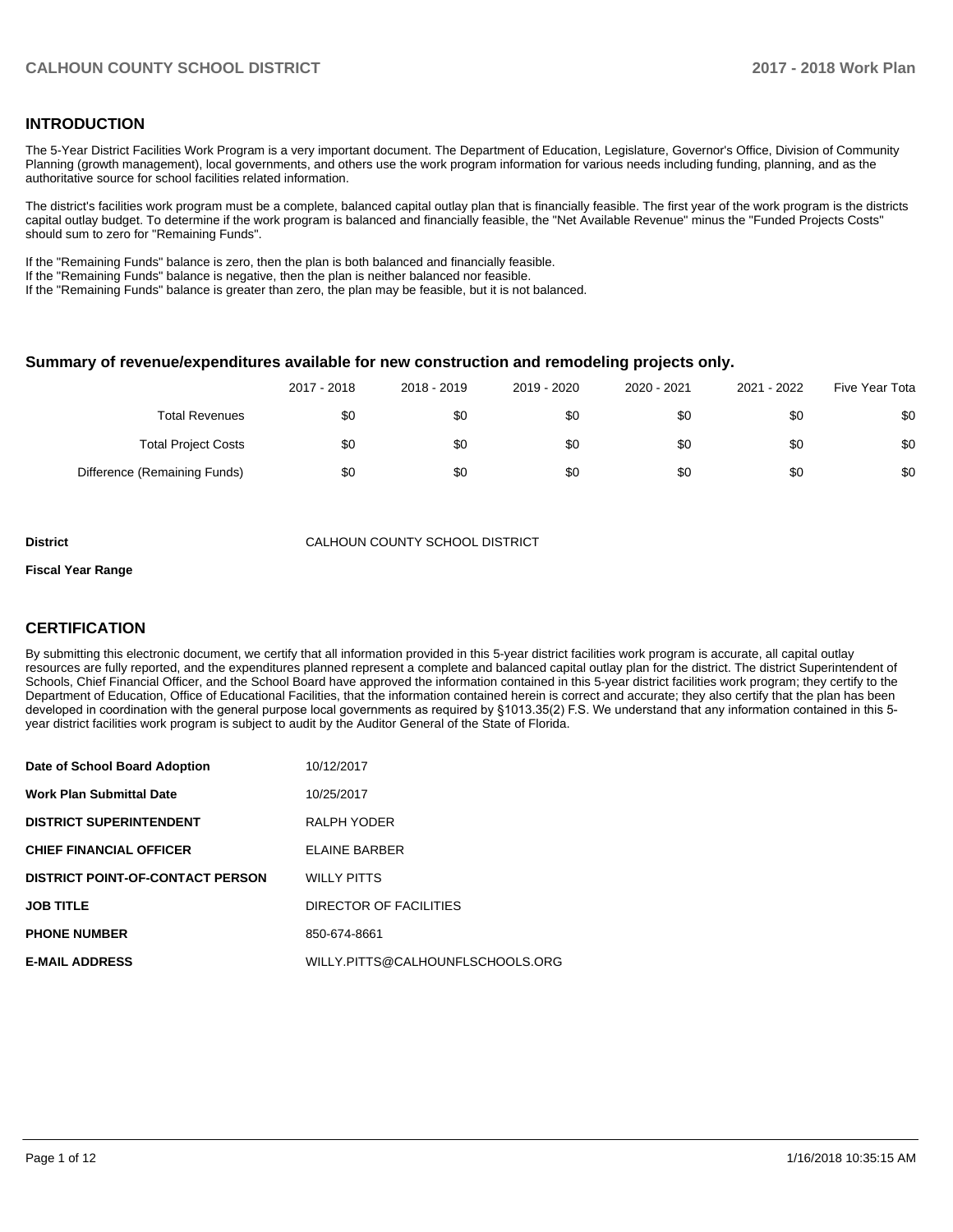# **Expenditures**

#### **Expenditure for Maintenance, Repair and Renovation from 1.50-Mills and PECO**

Annually, prior to the adoption of the district school budget, each school board must prepare a tentative district facilities work program that includes a schedule of major repair and renovation projects necessary to maintain the educational and ancillary facilities of the district.

| Item                                                                                                                                                                                                                                                    | 2017 - 2018<br><b>Actual Budget</b>                                                                                                   | 2018 - 2019<br>Projected | 2019 - 2020<br>Projected | 2020 - 2021<br>Projected | 2021 - 2022<br>Projected | Total       |  |  |
|---------------------------------------------------------------------------------------------------------------------------------------------------------------------------------------------------------------------------------------------------------|---------------------------------------------------------------------------------------------------------------------------------------|--------------------------|--------------------------|--------------------------|--------------------------|-------------|--|--|
| <b>HVAC</b>                                                                                                                                                                                                                                             | \$10,000                                                                                                                              | \$10,000                 | \$10,000                 | \$10,000                 | \$0                      | \$40,000    |  |  |
| ALTHA ADULT & COMMUNTY EDUCATION, BLOUNTSTOWN ELEMENTARY, BLOUNTSTOWN MIDDLE (NEW), CALHOUN ADULT<br>Locations:<br>SCHOOL, CARR ELEMENTARY & MIDDLE                                                                                                     |                                                                                                                                       |                          |                          |                          |                          |             |  |  |
| Flooring                                                                                                                                                                                                                                                | \$10,000                                                                                                                              | \$10,000                 | \$10,000                 | \$10,000                 | \$0                      | \$40,000    |  |  |
| Locations:                                                                                                                                                                                                                                              | ALTHA ADULT & COMMUNTY EDUCATION, BLOUNTSTOWN ELEMENTARY, BLOUNTSTOWN MIDDLE (NEW), CALHOUN ADULT<br>SCHOOL, CARR ELEMENTARY & MIDDLE |                          |                          |                          |                          |             |  |  |
| Roofing                                                                                                                                                                                                                                                 | \$0                                                                                                                                   | \$0                      | \$0                      | \$0                      | \$0                      | \$0         |  |  |
| No Locations for this expenditure.<br>Locations:                                                                                                                                                                                                        |                                                                                                                                       |                          |                          |                          |                          |             |  |  |
| Safety to Life                                                                                                                                                                                                                                          | \$10,000                                                                                                                              | \$10,000                 | \$10,000                 | \$10,000                 | \$0                      | \$40,000    |  |  |
| ALTHA ADULT & COMMUNTY EDUCATION, BLOUNTSTOWN ELEMENTARY, BLOUNTSTOWN MIDDLE (NEW), CALHOUN ADULT<br>Locations:<br>SCHOOL, CALHOUN SUPERINTENDENT'S OFFICE, CARR ELEMENTARY & MIDDLE, TRANSPORTATION AND MAINTENANCE                                    |                                                                                                                                       |                          |                          |                          |                          |             |  |  |
| Fencing                                                                                                                                                                                                                                                 | \$10,000                                                                                                                              | \$0                      | \$0                      | \$0                      | \$0                      | \$10,000    |  |  |
| BLOUNTSTOWN ELEMENTARY, BLOUNTSTOWN MIDDLE (NEW), CARR ELEMENTARY & MIDDLE<br>Locations:                                                                                                                                                                |                                                                                                                                       |                          |                          |                          |                          |             |  |  |
| Parking                                                                                                                                                                                                                                                 | \$0                                                                                                                                   | \$0                      | \$0                      | \$0                      | \$0                      | \$0         |  |  |
| Locations:<br>No Locations for this expenditure.                                                                                                                                                                                                        |                                                                                                                                       |                          |                          |                          |                          |             |  |  |
| Electrical                                                                                                                                                                                                                                              | \$10,000                                                                                                                              | \$10,000                 | \$10,000                 | \$10,000                 | \$0                      | \$40,000    |  |  |
| ALTHA ADULT & COMMUNTY EDUCATION, BLOUNTSTOWN ELEMENTARY, BLOUNTSTOWN HIGH SCHOOL, BLOUNTSTOWN MIDDLE<br>Locations:<br>(NEW), CALHOUN ADULT SCHOOL, CALHOUN SUPERINTENDENT'S OFFICE, CARR ELEMENTARY & MIDDLE, TRANSPORTATION AND<br><b>MAINTENANCE</b> |                                                                                                                                       |                          |                          |                          |                          |             |  |  |
| Fire Alarm                                                                                                                                                                                                                                              | \$15,000                                                                                                                              | \$15,000                 | \$15,000                 | \$15,000                 | \$0                      | \$60,000    |  |  |
| Locations: ALTHA ADULT & COMMUNTY EDUCATION, BLOUNTSTOWN ELEMENTARY, BLOUNTSTOWN HIGH SCHOOL, BLOUNTSTOWN MIDDLE<br>(NEW), CALHOUN ADULT SCHOOL, CARR ELEMENTARY & MIDDLE                                                                               |                                                                                                                                       |                          |                          |                          |                          |             |  |  |
| Telephone/Intercom System                                                                                                                                                                                                                               | \$10,000                                                                                                                              | \$0                      | \$0                      | \$0                      | \$0                      | \$10,000    |  |  |
| Locations: BLOUNTSTOWN ELEMENTARY, BLOUNTSTOWN MIDDLE (NEW), CALHOUN SUPERINTENDENT'S OFFICE, CARR ELEMENTARY &<br><b>MIDDLE</b>                                                                                                                        |                                                                                                                                       |                          |                          |                          |                          |             |  |  |
| <b>Closed Circuit Television</b>                                                                                                                                                                                                                        | \$0 <sub>1</sub>                                                                                                                      | \$0                      | \$0                      | \$0                      | \$0                      | \$0         |  |  |
| Locations: No Locations for this expenditure.                                                                                                                                                                                                           |                                                                                                                                       |                          |                          |                          |                          |             |  |  |
| Paint                                                                                                                                                                                                                                                   | \$10,000                                                                                                                              | \$10,000                 | \$10,000                 | \$10,000                 | \$10,000                 | \$50,000    |  |  |
| ALTHA ADULT & COMMUNTY EDUCATION, BLOUNTSTOWN ELEMENTARY, BLOUNTSTOWN HIGH SCHOOL, BLOUNTSTOWN MIDDLE<br>Locations:<br>(NEW), CALHOUN ADULT SCHOOL, CALHOUN SUPERINTENDENT'S OFFICE, CARR ELEMENTARY & MIDDLE, TRANSPORTATION AND<br><b>MAINTENANCE</b> |                                                                                                                                       |                          |                          |                          |                          |             |  |  |
| Maintenance/Repair                                                                                                                                                                                                                                      | \$635,545                                                                                                                             | \$554,085                | \$401,934                | \$454,759                | \$546,126                | \$2,592,449 |  |  |
| ALTHA ADULT & COMMUNTY EDUCATION, BLOUNTSTOWN ELEMENTARY, BLOUNTSTOWN MIDDLE (NEW), CALHOUN ADULT<br>Locations:<br>SCHOOL, CARR ELEMENTARY & MIDDLE, TRANSPORTATION AND MAINTENANCE                                                                     |                                                                                                                                       |                          |                          |                          |                          |             |  |  |
| Sub Total:                                                                                                                                                                                                                                              | \$720,545                                                                                                                             | \$619,085                | \$466,934                | \$519,759                | \$556,126                | \$2,882,449 |  |  |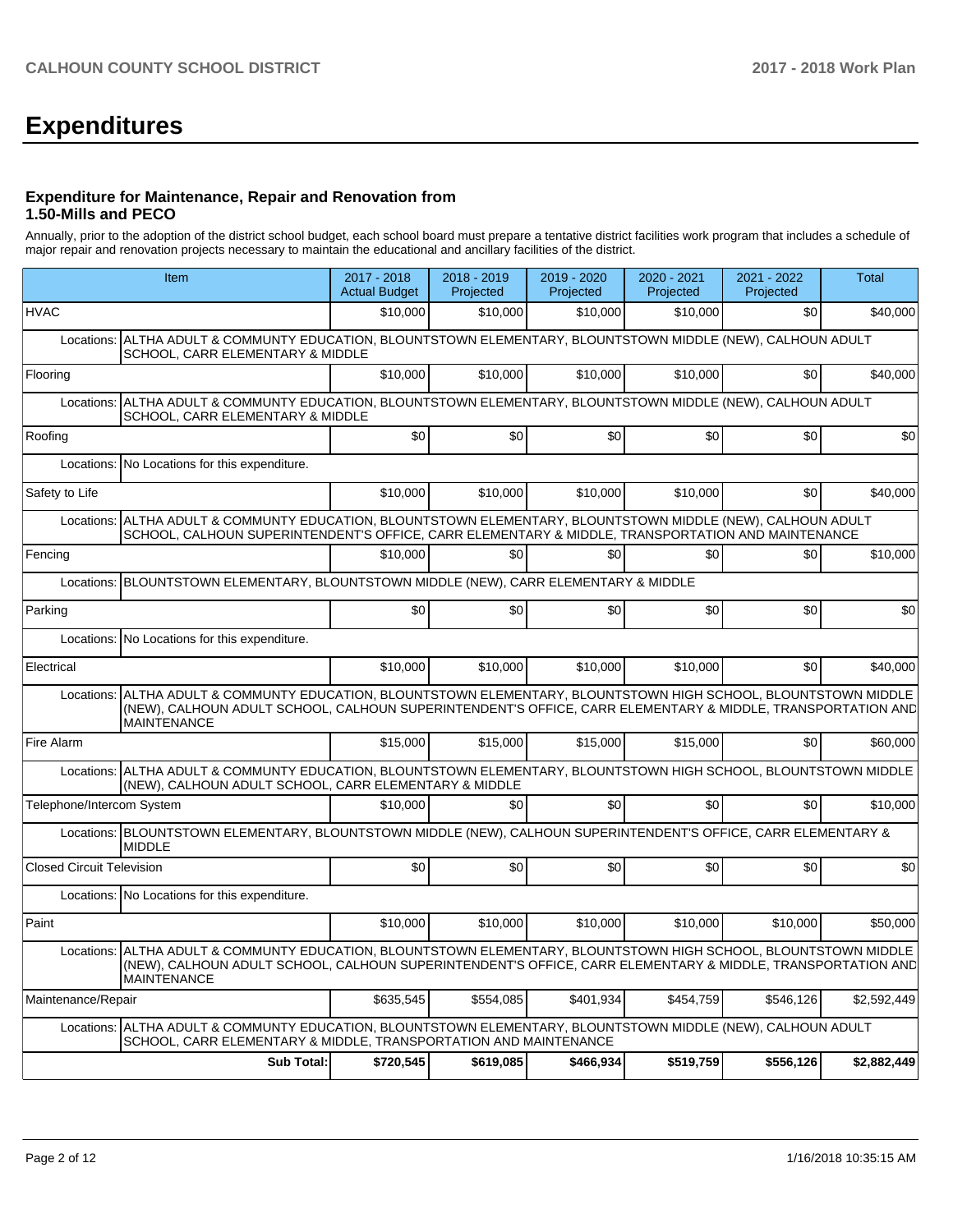| <b>IPECO Maintenance Expenditures</b> | \$60,501   | \$60,501  | \$60,501  | \$60,501  | \$60,501  | \$302,505   |
|---------------------------------------|------------|-----------|-----------|-----------|-----------|-------------|
| 1.50 Mill Sub Total: I                | \$660,044] | \$558,584 | \$406,433 | \$459,258 | \$495.625 | \$2,579,944 |

No items have been specified.

| \$556.126<br>Total:<br>\$720.545<br>\$619,085<br>\$466.934<br>\$519.759<br><b>440</b><br>. 882<br>. .<br>. |
|------------------------------------------------------------------------------------------------------------|
|------------------------------------------------------------------------------------------------------------|

# **Local 1.50 Mill Expenditure For Maintenance, Repair and Renovation**

Anticipated expenditures expected from local funding sources over the years covered by the current work plan.

| Item                                                         | 2017 - 2018<br><b>Actual Budget</b> | 2018 - 2019<br>Projected | 2019 - 2020<br>Projected | 2020 - 2021<br>Projected | $2021 - 2022$<br>Projected | <b>Total</b> |
|--------------------------------------------------------------|-------------------------------------|--------------------------|--------------------------|--------------------------|----------------------------|--------------|
| Remaining Maint and Repair from 1.5 Mills                    | \$660,044                           | \$558,584                | \$406,433                | \$459,258                | \$495,625                  | \$2,579,944  |
| Maintenance/Repair Salaries                                  | \$50,000                            | \$100,000                | \$100,000                | \$100,000                | \$100,000                  | \$450,000    |
| <b>School Bus Purchases</b>                                  | \$300,000                           | \$200,000                | \$200,000                | \$200,000                | \$200,000                  | \$1,100,000  |
| Other Vehicle Purchases                                      | \$60,000                            | \$0                      | \$0                      | \$0                      | \$0                        | \$60,000     |
| Capital Outlay Equipment                                     | \$50,000                            | \$50,000                 | \$50,000                 | \$50,000                 | \$50,000                   | \$250,000    |
| Rent/Lease Payments                                          | \$0                                 | \$0                      | \$0                      | \$0                      | \$0                        | \$0          |
| <b>COP Debt Service</b>                                      | \$0                                 | \$0                      | \$0                      | \$0                      | \$0                        | \$0          |
| Rent/Lease Relocatables                                      | \$0                                 | \$0                      | \$0                      | \$0                      | \$0                        | \$0          |
| <b>Environmental Problems</b>                                | \$0                                 | \$0                      | \$0                      | \$0                      | \$0                        | \$0          |
| ls.1011.14 Debt Service                                      | \$0                                 | \$0                      | \$0                      | \$0                      | \$0                        | \$0          |
| <b>Special Facilities Construction Account</b>               | \$0                                 | \$0                      | \$0                      | \$0                      | \$0                        | \$0          |
| Premiums for Property Casualty Insurance - 1011.71<br>(4a,b) | \$95,000                            | \$125,000                | \$135,000                | \$140,000                | \$145,000                  | \$640,000    |
| Qualified School Construction Bonds (QSCB)                   | \$0                                 | \$0                      | \$0                      | \$0                      | \$0                        | \$0          |
| Qualified Zone Academy Bonds (QZAB)                          | \$0                                 | \$0                      | \$0                      | \$0                      | \$0                        | \$0          |
| <b>Local Expenditure Totals:</b>                             | \$1,215,044                         | \$1,033,584              | \$891,433                | \$949,258                | \$990,625                  | \$5,079,944  |

# **Revenue**

#### **1.50 Mill Revenue Source**

Schedule of Estimated Capital Outlay Revenue from each currently approved source which is estimated to be available for expenditures on the projects included in the tentative district facilities work program. All amounts are NET after considering carryover balances, interest earned, new COP's, 1011.14 and 1011.15 loans, etc. Districts cannot use 1.5-Mill funds for salaries except for those explicitly associated with maintenance/repair projects. (1011.71 (5), F.S.)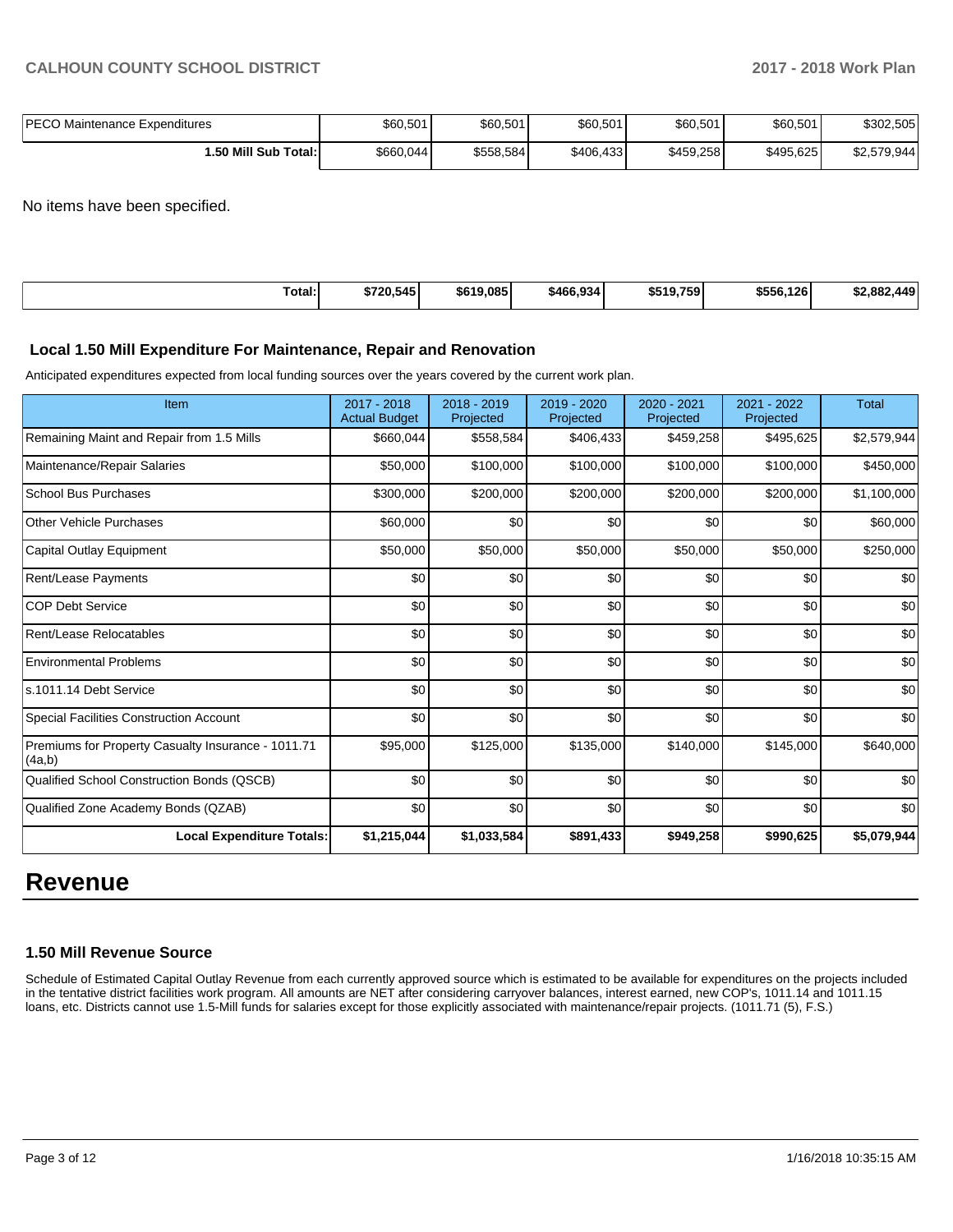# **CALHOUN COUNTY SCHOOL DISTRICT 2017 - 2018 Work Plan**

| <b>Item</b>                                                                         | Fund | $2017 - 2018$<br><b>Actual Value</b> | $2018 - 2019$<br>Projected | $2019 - 2020$<br>Projected | $2020 - 2021$<br>Projected | 2021 - 2022<br>Projected | <b>Total</b>    |
|-------------------------------------------------------------------------------------|------|--------------------------------------|----------------------------|----------------------------|----------------------------|--------------------------|-----------------|
| (1) Non-exempt property<br>lassessed valuation                                      |      | \$461,783,880                        | \$478,130,935              | \$496,564,477              | \$516,773,474              | \$538,452,841            | \$2,491,705,607 |
| (2) The Millege projected for<br>discretionary capital outlay per<br>ls.1011.71     |      | 1.50                                 | 1.50                       | 1.50                       | 1.50                       | 1.50                     |                 |
| $(3)$ Full value of the 1.50-Mill<br>discretionary capital outlay per<br>ls.1011.71 |      | \$775.797                            | \$803,260                  | \$834,228                  | \$868,179                  | \$904,601                | \$4,186,065     |
| $(4)$ Value of the portion of the 1.50<br>-Mill ACTUALLY levied                     | 370  | \$664,969                            | \$688,509                  | \$715,053                  | \$744,154                  | \$775,372                | \$3,588,057     |
| $(5)$ Difference of lines $(3)$ and $(4)$                                           |      | \$110,828                            | \$114,751                  | \$119,175                  | \$124,025                  | \$129,229                | \$598,008       |

### **PECO Revenue Source**

The figure in the row designated "PECO Maintenance" will be subtracted from funds available for new construction because PECO maintenance dollars cannot be used for new construction.

| Item                           | Fund | 2017 - 2018<br><b>Actual Budget</b> | $2018 - 2019$<br>Projected | $2019 - 2020$<br>Projected | $2020 - 2021$<br>Projected | $2021 - 2022$<br>Projected | <b>Total</b> |
|--------------------------------|------|-------------------------------------|----------------------------|----------------------------|----------------------------|----------------------------|--------------|
| <b>IPECO New Construction</b>  | 340I | \$0                                 | \$0                        | \$11.305                   | \$40.029                   | \$50,178                   | \$101,512    |
| IPECO Maintenance Expenditures |      | \$60.501                            | \$60,501                   | \$60.501                   | \$60,501                   | \$60.501                   | \$302,505    |
|                                |      | \$60,501                            | \$60,501                   | \$71.806                   | \$100.530                  | \$110.679                  | \$404.017    |

### **CO & DS Revenue Source**

Revenue from Capital Outlay and Debt Service funds.

| <b>Item</b>                              | Fund | $2017 - 2018$<br><b>Actual Budget</b> | $2018 - 2019$<br>Projected | 2019 - 2020<br>Projected | $2020 - 2021$<br>Projected | $2021 - 2022$<br>Projected | Total     |
|------------------------------------------|------|---------------------------------------|----------------------------|--------------------------|----------------------------|----------------------------|-----------|
| CO & DS Cash Flow-through<br>Distributed | 360  | \$64.484                              | \$64,484                   | \$64,484                 | \$64.484                   | \$64.484                   | \$322.420 |
| ICO & DS Interest on<br>Undistributed CO | 360  | \$591                                 | \$591                      | \$591                    | \$591                      | \$591                      | \$2,955   |
|                                          |      | \$65,075                              | \$65,075                   | \$65,075                 | \$65.075                   | \$65,075                   | \$325.375 |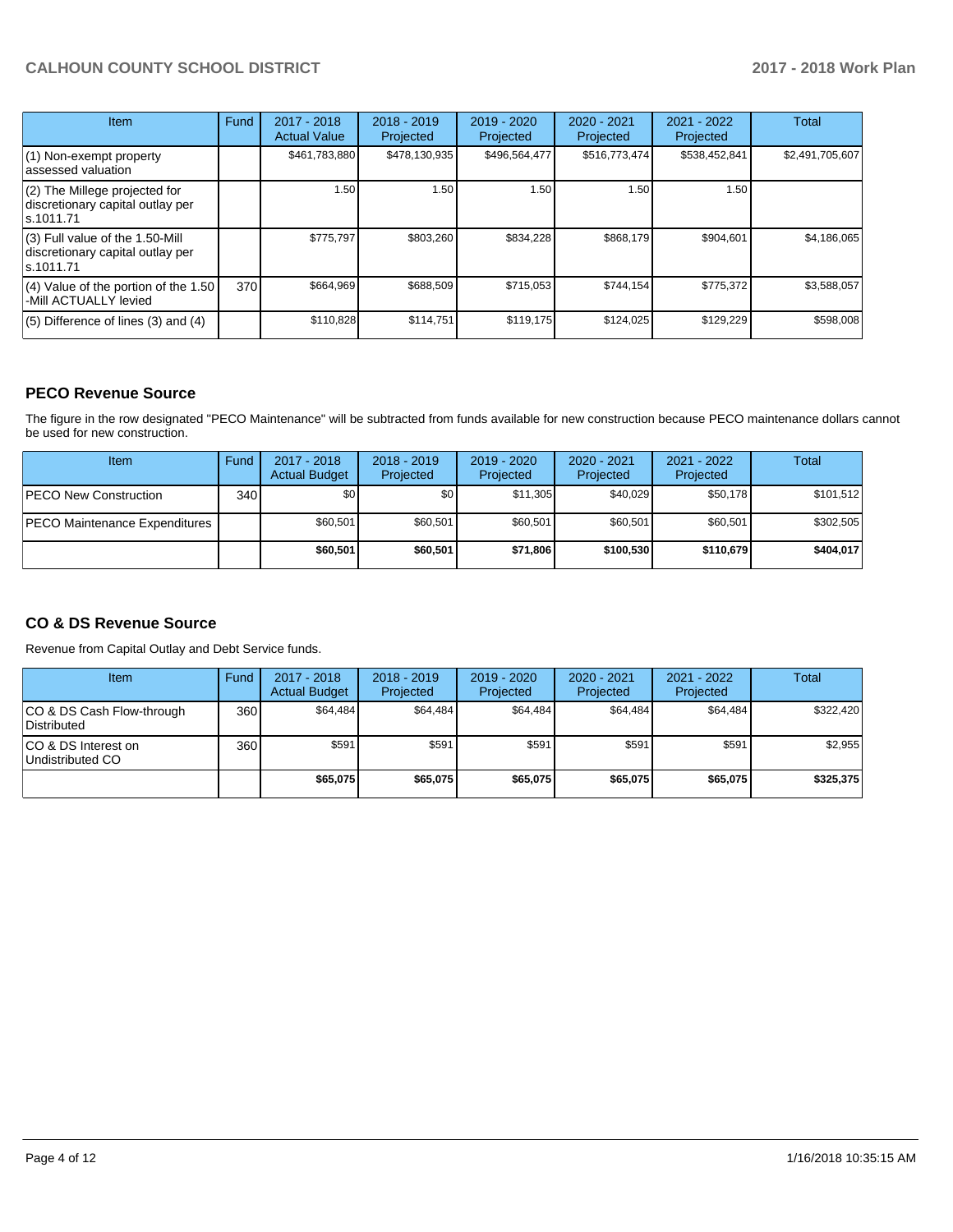#### **Fair Share Revenue Source**

Nothing reported for this section. All legally binding commitments for proportionate fair-share mitigation for impacts on public school facilities must be included in the 5-year district work program.

#### **Sales Surtax Referendum**

Specific information about any referendum for a 1-cent or 1/2-cent surtax referendum during the previous year.

**Did the school district hold a surtax referendum during the past fiscal year 2016 - 2017?**

No

#### **Additional Revenue Source**

Any additional revenue sources

| Item                                                                                                   | $2017 - 2018$<br><b>Actual Value</b> | $2018 - 2019$<br>Projected | 2019 - 2020<br>Projected | 2020 - 2021<br>Projected | 2021 - 2022<br>Projected | <b>Total</b> |
|--------------------------------------------------------------------------------------------------------|--------------------------------------|----------------------------|--------------------------|--------------------------|--------------------------|--------------|
| Proceeds from a s.1011.14/15 F.S. Loans                                                                | \$0                                  | \$0                        | \$0                      | \$0                      | \$0                      | \$0          |
| District Bonds - Voted local bond<br>referendum proceeds per s.9, Art VII<br><b>State Constitution</b> | \$0                                  | \$0                        | \$0                      | \$0                      | \$0                      | \$0          |
| Proceeds from Special Act Bonds                                                                        | \$0                                  | \$0                        | \$0                      | \$0                      | \$0                      | \$0          |
| Estimated Revenue from CO & DS Bond<br>Sale                                                            | \$0                                  | \$0                        | \$0                      | \$0                      | \$0                      | \$0          |
| Proceeds from Voted Capital<br>Improvements millage                                                    | \$0                                  | \$0                        | \$0                      | \$0                      | \$0                      | \$0          |
| Other Revenue for Other Capital Projects                                                               | \$0                                  | \$0                        | \$0                      | \$0                      | \$0                      | \$0          |
| Proceeds from 1/2 cent sales surtax<br>authorized by school board                                      | \$385,000                            | \$180,000                  | \$0                      | \$0                      | \$0                      | \$565,000    |
| Proceeds from local governmental<br>infrastructure sales surtax                                        | \$0                                  | \$0                        | \$0                      | \$0                      | \$0                      | \$0          |
| Proceeds from Certificates of<br>Participation (COP's) Sale                                            | \$0                                  | \$0                        | \$0                      | \$0                      | \$0                      | \$0          |
| Classrooms First Bond proceeds amount<br>authorized in FY 1997-98                                      | \$0                                  | \$0                        | \$0                      | \$0                      | \$0                      | \$0          |
| <b>Classrooms for Kids</b>                                                                             | \$0                                  | \$0                        | \$0                      | \$0                      | \$0                      | \$0          |
| <b>District Equity Recognition</b>                                                                     | \$0                                  | \$0                        | \$0                      | \$0                      | \$0                      | \$0          |
| <b>Federal Grants</b>                                                                                  | \$0                                  | \$0                        | \$0                      | \$0                      | \$0                      | \$0          |
| Proportionate share mitigation (actual<br>cash revenue only, not in kind donations)                    | \$0                                  | \$0                        | \$0                      | \$0                      | \$0                      | \$0          |
| Impact fees received                                                                                   | \$0                                  | \$0                        | \$0                      | \$0                      | \$0                      | \$0          |
| Private donations                                                                                      | \$0                                  | \$0                        | \$0                      | \$0                      | \$0                      | \$0          |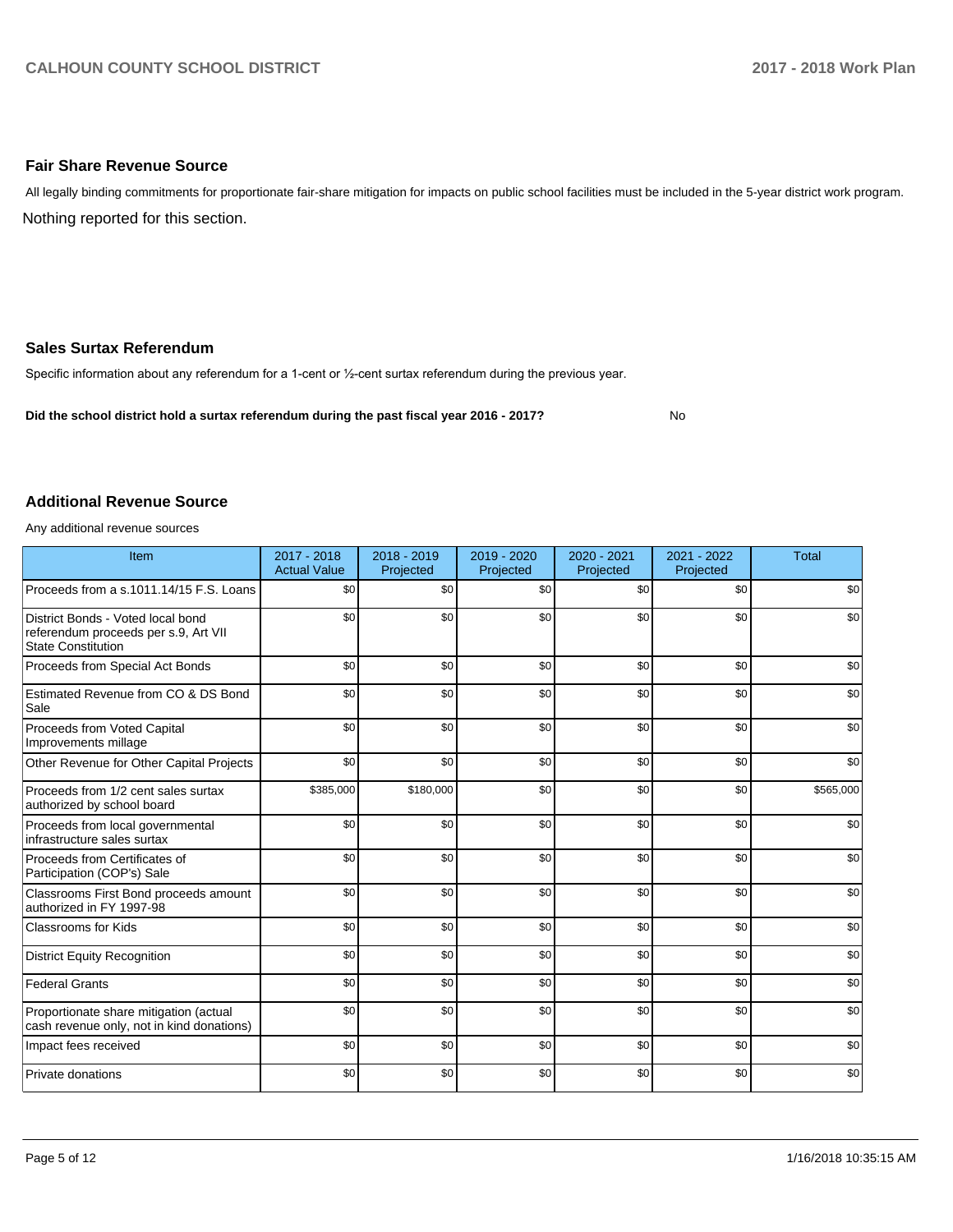# **CALHOUN COUNTY SCHOOL DISTRICT 2017 - 2018 Work Plan**

| Grants from local governments or not-for-<br>profit organizations                                                  | \$0       | \$0       | \$0       | \$0       | \$0       | \$0         |
|--------------------------------------------------------------------------------------------------------------------|-----------|-----------|-----------|-----------|-----------|-------------|
| Interest, Including Profit On Investment                                                                           | \$0       | \$0       | \$0       | \$0       | \$0       | \$0         |
| Revenue from Bonds pledging proceeds<br>from 1 cent or 1/2 cent Sales Surtax                                       | \$0       | \$0       | \$0       | \$0       | \$0       | \$0         |
| <b>Total Fund Balance Carried Forward</b>                                                                          | \$100,000 | \$100,000 | \$100,000 | \$100,000 | \$100,000 | \$500,000   |
| General Capital Outlay Obligated Fund<br><b>Balance Carried Forward From Total</b><br>Fund Balance Carried Forward | \$0       | \$0       | \$0       | \$0       | \$0       | \$0         |
| Special Facilities Construction Account                                                                            | \$0       | \$0       | \$0       | \$0       | \$0       | \$0         |
| One Cent - 1/2 Cent Sales Surtax Debt<br>Service From Total Fund Balance Carried<br>Forward                        | \$0       | \$0       | \$0       | \$0       | \$0       | \$0         |
| Capital Outlay Projects Funds Balance<br>Carried Forward From Total Fund<br>Balance Carried Forward                | \$0       | \$0       | \$0       | \$0       | \$0       | \$0         |
| <b>Subtotal</b>                                                                                                    | \$485,000 | \$280,000 | \$100,000 | \$100,000 | \$100,000 | \$1,065,000 |

# **Total Revenue Summary**

| <b>Item Name</b>                                           | 2017 - 2018<br><b>Budget</b> | $2018 - 2019$<br>Projected | 2019 - 2020<br>Projected | 2020 - 2021<br>Projected | 2021 - 2022<br>Projected | <b>Five Year Total</b> |
|------------------------------------------------------------|------------------------------|----------------------------|--------------------------|--------------------------|--------------------------|------------------------|
| Local 1.5 Mill Discretionary Capital Outlay<br>l Revenue   | \$664.969                    | \$688.509                  | \$715.053                | \$744.154                | \$775,372                | \$3,588,057            |
| PECO and 1.5 Mill Maint and Other 1.5<br>Mill Expenditures | (\$1,215,044)                | (\$1,033,584)              | (\$891,433)              | (\$949,258)              | (\$990,625)              | (\$5,079,944)          |
| <b>IPECO Maintenance Revenue</b>                           | \$60.501                     | \$60,501                   | \$60.501                 | \$60,501                 | \$60,501                 | \$302,505              |
| <b>Available 1.50 Mill for New</b><br><b>Construction</b>  | (\$550,075)                  | (\$345,075)                | (\$176,380)              | (\$205,104)              | (\$215,253)              | (\$1,491,887)          |

| <b>Item Name</b>                     | 2017 - 2018<br><b>Budget</b> | $2018 - 2019$<br>Projected | 2019 - 2020<br>Projected | 2020 - 2021<br>Projected | 2021 - 2022<br>Projected | <b>Five Year Total</b> |
|--------------------------------------|------------------------------|----------------------------|--------------------------|--------------------------|--------------------------|------------------------|
| ICO & DS Revenue                     | \$65,075                     | \$65,075                   | \$65,075                 | \$65,075                 | \$65,075                 | \$325,375              |
| <b>PECO New Construction Revenue</b> | \$0                          | \$0 <sub>1</sub>           | \$11,305                 | \$40,029                 | \$50,178                 | \$101,512              |
| Other/Additional Revenue             | \$485,000                    | \$280,000                  | \$100,000                | \$100,000                | \$100,000                | \$1,065,000            |
| <b>Total Additional Revenuel</b>     | \$550,075                    | \$345.075                  | \$176,380                | \$205,104                | \$215.253                | \$1,491,887            |
| <b>Total Available Revenue</b>       | \$0                          | \$0                        | \$0                      | \$0                      | \$0                      | \$0                    |

# **Tracking**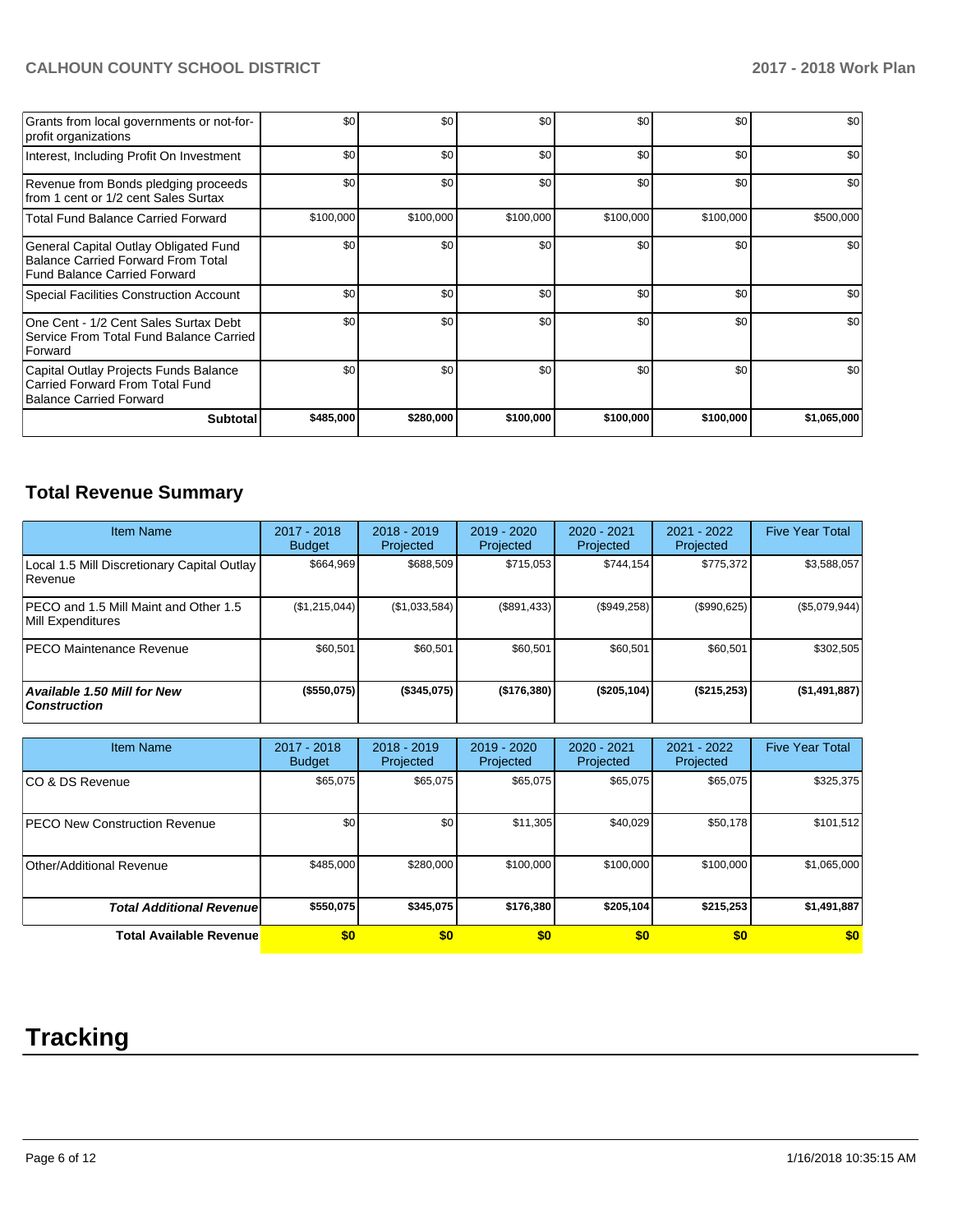# **Capacity Tracking**

| Location                                             | $2017 -$<br><b>2018 Satis.</b><br>Stu. Sta. | Actual<br>$2017 -$<br><b>2018 FISH</b><br>Capacity | Actual<br>$2016 -$<br>2017<br><b>COFTE</b> | # Class<br>Rooms | Actual<br>Average<br>$2017 -$<br>2018 Class<br><b>Size</b> | Actual<br>$2017 -$<br>2018<br><b>Utilization</b> | <b>New</b><br>Stu.<br>Capacity | <b>New</b><br>Rooms to<br>be<br>Added/Re<br>moved | Projected<br>$2021 -$<br>2022<br><b>COFTE</b> | Projected<br>$2021 -$<br>2022<br><b>Utilization</b> | Projected<br>$2021 -$<br>2022 Class<br><b>Size</b> |
|------------------------------------------------------|---------------------------------------------|----------------------------------------------------|--------------------------------------------|------------------|------------------------------------------------------------|--------------------------------------------------|--------------------------------|---------------------------------------------------|-----------------------------------------------|-----------------------------------------------------|----------------------------------------------------|
| <b>BLOUNTSTOWN MIDDLE</b><br>(NEW)                   | 563                                         | 506                                                | 273                                        | 23               | 12                                                         | 54.00 %                                          | $\Omega$                       | $\Omega$                                          | 265                                           | 52.00 %                                             | 12                                                 |
| CALHOUN ADULT<br><b>SCHOOL</b>                       | 162                                         | 243                                                | 6                                          | 9                |                                                            | 2.00 %                                           | $\Omega$                       | $\Omega$                                          | 6                                             | 2.00 %                                              |                                                    |
| <b>CARR ELEMENTARY &amp;</b><br><b>IMIDDLE</b>       | 415                                         | 373                                                | 258                                        | 21               | 12                                                         | 69.00 %                                          | $\Omega$                       | $\Omega$                                          | 250                                           | 67.00 %                                             | 12                                                 |
| ALTHA ADULT &<br><b>COMMUNTY</b><br><b>EDUCATION</b> | 342                                         | 307                                                | 321                                        | 21               | 15                                                         | 105.00 %                                         | $\Omega$                       | $\Omega$                                          | 321                                           | 105.00 %                                            | 15                                                 |
| <b>BLOUNTSTOWN</b><br><b>IELEMENTARY</b>             | 836                                         | 836                                                | 615                                        | 17               | 36                                                         | 74.00 %                                          | $\Omega$                       | $\Omega$                                          | 607                                           | 73.00 %                                             | 36                                                 |
| <b>BLOUNTSTOWN HIGH</b><br><b>SCHOOL</b>             | 846                                         | 676                                                | 395                                        | 37               | 11                                                         | 58.00 %                                          | $\Omega$                       | $\Omega$                                          | 384                                           | 57.00 %                                             | 10                                                 |
| ALTHA PUBLIC SCHOOL<br>(NEW)                         | 751                                         | 675                                                | 267                                        | 35               | 8                                                          | 40.00 %                                          | $\Omega$                       | $\Omega$                                          | 257                                           | 38.00 %                                             | $\overline{7}$                                     |
|                                                      | 3,915                                       | 3,616                                              | 2,135                                      | 163              | 13 <sup>1</sup>                                            | 59.04 %                                          | O                              | 0                                                 | 2,090                                         | 57.80 %                                             | 13                                                 |

The COFTE Projected Total (2,090) for 2021 - 2022 must match the Official Forecasted COFTE Total (2,090 ) for 2021 - 2022 before this section can be completed. In the event that the COFTE Projected Total does not match the Official forecasted COFTE, then the Balanced Projected COFTE Table should be used to balance COFTE.

| Projected COFTE for 2021 - 2022 |       | <b>Grade Level Type</b> | <b>Balanced Projected</b><br>COFTE for 2021 - 2022 |  |
|---------------------------------|-------|-------------------------|----------------------------------------------------|--|
| Elementary (PK-3)               | 653   |                         |                                                    |  |
| Middle (4-8)                    | 825   |                         |                                                    |  |
|                                 |       | Elementary (PK-3)       | 0                                                  |  |
| High (9-12)                     | 612   |                         |                                                    |  |
|                                 |       | Middle (4-8)            | 0                                                  |  |
|                                 | 2,090 |                         |                                                    |  |
|                                 |       | High (9-12)             | 0                                                  |  |
|                                 |       |                         |                                                    |  |

#### **Relocatable Replacement**

Number of relocatable classrooms clearly identified and scheduled for replacement in the school board adopted financially feasible 5-year district work program.

| Location                               | 2018<br>2017 | $2018 - 2019$ | 2019 - 2020 | 2020 - 2021 | $-2022$<br>2021 | Year 5 Total |
|----------------------------------------|--------------|---------------|-------------|-------------|-----------------|--------------|
| <b>Total Relocatable Replacements:</b> |              |               |             |             |                 |              |

#### **Charter Schools Tracking**

Information regarding the use of charter schools.

Nothing reported for this section.

**2,090**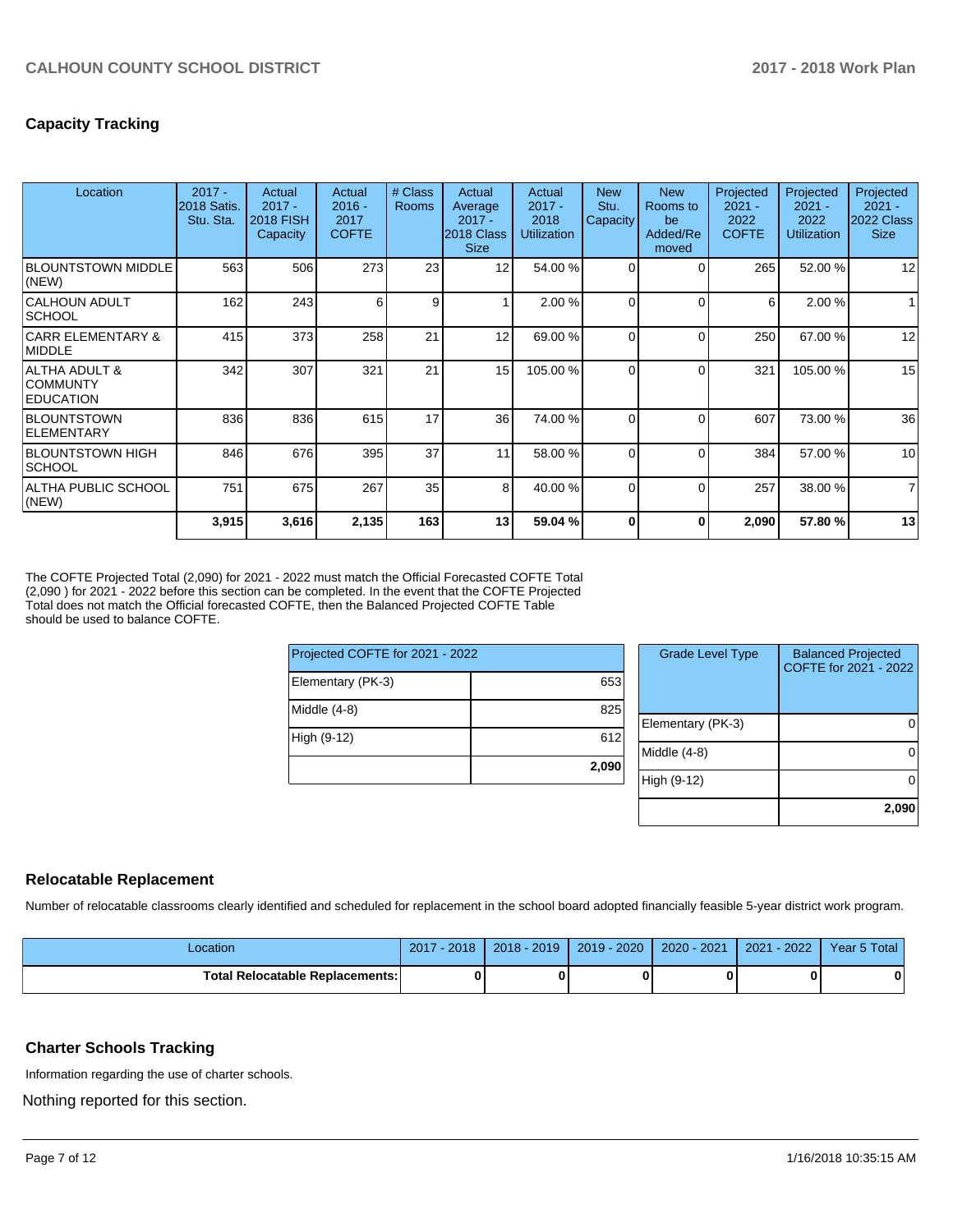### **Special Purpose Classrooms Tracking**

The number of classrooms that will be used for certain special purposes in the current year, by facility and type of classroom, that the district will, 1), not use for educational purposes, and 2), the co-teaching classrooms that are not open plan classrooms and will be used for educational purposes.

| School                               |  | School Type $\left  \frac{1}{2}$ of Elementary $\left  \frac{1}{2}$ of Middle 4-8 $\left  \frac{1}{2}$ of High 9-12<br><b>K-3 Classrooms I</b> | <b>Classrooms</b> | <b>Classrooms</b> | # of $ESE$<br><b>Classrooms</b> | # of Combo<br><b>Classrooms</b> | Total<br><b>Classrooms</b> |
|--------------------------------------|--|------------------------------------------------------------------------------------------------------------------------------------------------|-------------------|-------------------|---------------------------------|---------------------------------|----------------------------|
| <b>Total Educational Classrooms:</b> |  |                                                                                                                                                |                   |                   |                                 | 0                               |                            |

| School                               |  | School Type $\left  \frac{1}{2}$ of Elementary $\left  \frac{1}{2}$ of Middle 4-8 $\right $ # of High 9-12<br><b>IK-3 Classrooms L</b> | <b>Classrooms</b> | <b>Classrooms</b> | # of $ESE$<br><b>Classrooms</b> | # of Combo<br><b>Classrooms</b> | Total<br><b>Classrooms</b> |
|--------------------------------------|--|----------------------------------------------------------------------------------------------------------------------------------------|-------------------|-------------------|---------------------------------|---------------------------------|----------------------------|
| <b>Total Co-Teaching Classrooms:</b> |  |                                                                                                                                        |                   |                   |                                 | 01                              | 01                         |

#### **Infrastructure Tracking**

**Necessary offsite infrastructure requirements resulting from expansions or new schools. This section should include infrastructure information related to capacity project schedules and other project schedules (Section 4).** 

Not Specified

**Proposed location of planned facilities, whether those locations are consistent with the comprehensive plans of all affected local governments, and recommendations for infrastructure and other improvements to land adjacent to existing facilities. Provisions of 1013.33(12), (13) and (14) and 1013.36 must be addressed for new facilities planned within the 1st three years of the plan (Section 5).** 

Not Specified

**Consistent with Comp Plan?** No

#### **Net New Classrooms**

The number of classrooms, by grade level and type of construction, that were added during the last fiscal year.

| List the net new classrooms added in the 2016 - 2017 fiscal year.                                                                                       |                              |                                   |                                |                        | List the net new classrooms to be added in the 2017 - 2018 fiscal<br>year. |                          |                              |                        |
|---------------------------------------------------------------------------------------------------------------------------------------------------------|------------------------------|-----------------------------------|--------------------------------|------------------------|----------------------------------------------------------------------------|--------------------------|------------------------------|------------------------|
| "Classrooms" is defined as capacity carrying classrooms that are added to increase<br>capacity to enable the district to meet the Class Size Amendment. |                              |                                   |                                |                        | Totals for fiscal year 2017 - 2018 should match totals in Section 15A.     |                          |                              |                        |
| Location                                                                                                                                                | $2016 - 2017$ #<br>Permanent | $2016 - 2017$ #<br><b>Modular</b> | $2016 - 2017$ #<br>Relocatable | $2016 - 2017$<br>Total | $2017 - 2018$ #<br>Permanent                                               | 2017 - 2018 #<br>Modular | 2017 - 2018 #<br>Relocatable | $2017 - 2018$<br>Total |
| Elementary (PK-3)                                                                                                                                       |                              |                                   |                                |                        |                                                                            |                          |                              |                        |
| Middle (4-8)                                                                                                                                            |                              |                                   |                                |                        |                                                                            |                          |                              |                        |
| High (9-12)                                                                                                                                             |                              |                                   |                                |                        |                                                                            |                          |                              |                        |
|                                                                                                                                                         |                              |                                   |                                |                        |                                                                            |                          |                              | 0                      |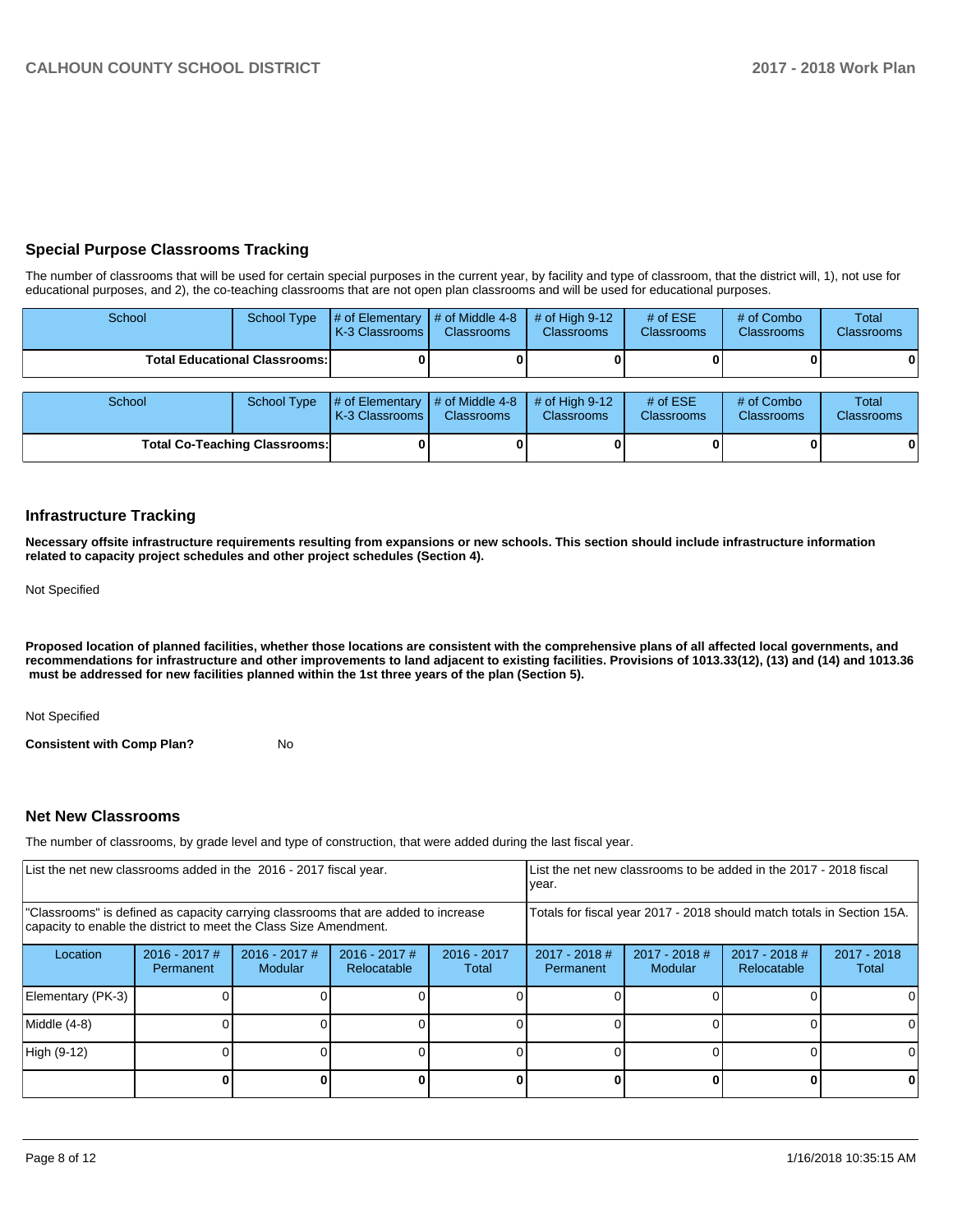#### **Relocatable Student Stations**

Number of students that will be educated in relocatable units, by school, in the current year, and the projected number of students for each of the years in the workplan.

| <b>Site</b>                                       | $2017 - 2018$ | $2018 - 2019$ | $2019 - 2020$  | $2020 - 2021$ | $2021 - 2022$ | 5 Year Average |
|---------------------------------------------------|---------------|---------------|----------------|---------------|---------------|----------------|
| BLOUNTSTOWN MIDDLE (NEW)                          |               |               | 0              |               |               | 0              |
| CALHOUN ADULT SCHOOL                              |               |               | 01             | $\Omega$      |               | 0              |
| <b>CARR ELEMENTARY &amp; MIDDLE</b>               | 169           | 140           | 125            | $\Omega$      |               | 87             |
| ALTHA ADULT & COMMUNTY EDUCATION                  |               |               | 0              | ∩             |               | $\Omega$       |
| BLOUNTSTOWN ELEMENTARY                            | 51            | 19            | 19             | $\Omega$      |               | 18             |
| <b>BLOUNTSTOWN HIGH SCHOOL</b>                    |               |               | 0              | $\Omega$      |               | $\Omega$       |
| ALTHA PUBLIC SCHOOL (NEW)                         |               |               | $\overline{0}$ | $\Omega$      | 0             | 0              |
| Totals for CALHOUN COUNTY SCHOOL DISTRICT         |               |               |                |               |               |                |
| Total students in relocatables by year.           | 220           | 159           | 144            |               |               | 105            |
| Total number of COFTE students projected by year. | 2,145         | 2,119         | 2,110          | 2,095         | 2,090         | 2,112          |
| Percent in relocatables by year.                  | 10 %          | 8 %           | 7%             | 0%            | 0%            | 5 %            |

#### **Leased Facilities Tracking**

Exising leased facilities and plans for the acquisition of leased facilities, including the number of classrooms and student stations, as reported in the educational plant survey, that are planned in that location at the end of the five year workplan.

| Location                            | # of Leased<br>Classrooms 2017 -<br>2018 | <b>FISH Student</b><br><b>Stations</b> | Owner | # of Leased<br>Classrooms 2021 -<br>2022 | <b>FISH Student</b><br><b>Stations</b> |
|-------------------------------------|------------------------------------------|----------------------------------------|-------|------------------------------------------|----------------------------------------|
| BLOUNTSTOWN MIDDLE (NEW)            |                                          |                                        |       |                                          |                                        |
| CALHOUN ADULT SCHOOL                |                                          |                                        |       |                                          |                                        |
| <b>CARR ELEMENTARY &amp; MIDDLE</b> |                                          |                                        |       |                                          |                                        |
| <b>BLOUNTSTOWN ELEMENTARY</b>       |                                          |                                        |       |                                          |                                        |
| <b>BLOUNTSTOWN HIGH SCHOOL</b>      |                                          |                                        |       |                                          |                                        |
| ALTHA PUBLIC SCHOOL (NEW)           |                                          |                                        |       |                                          |                                        |
|                                     |                                          |                                        |       |                                          | 0                                      |

#### **Failed Standard Relocatable Tracking**

Relocatable units currently reported by school, from FISH, and the number of relocatable units identified as 'Failed Standards'.

Nothing reported for this section.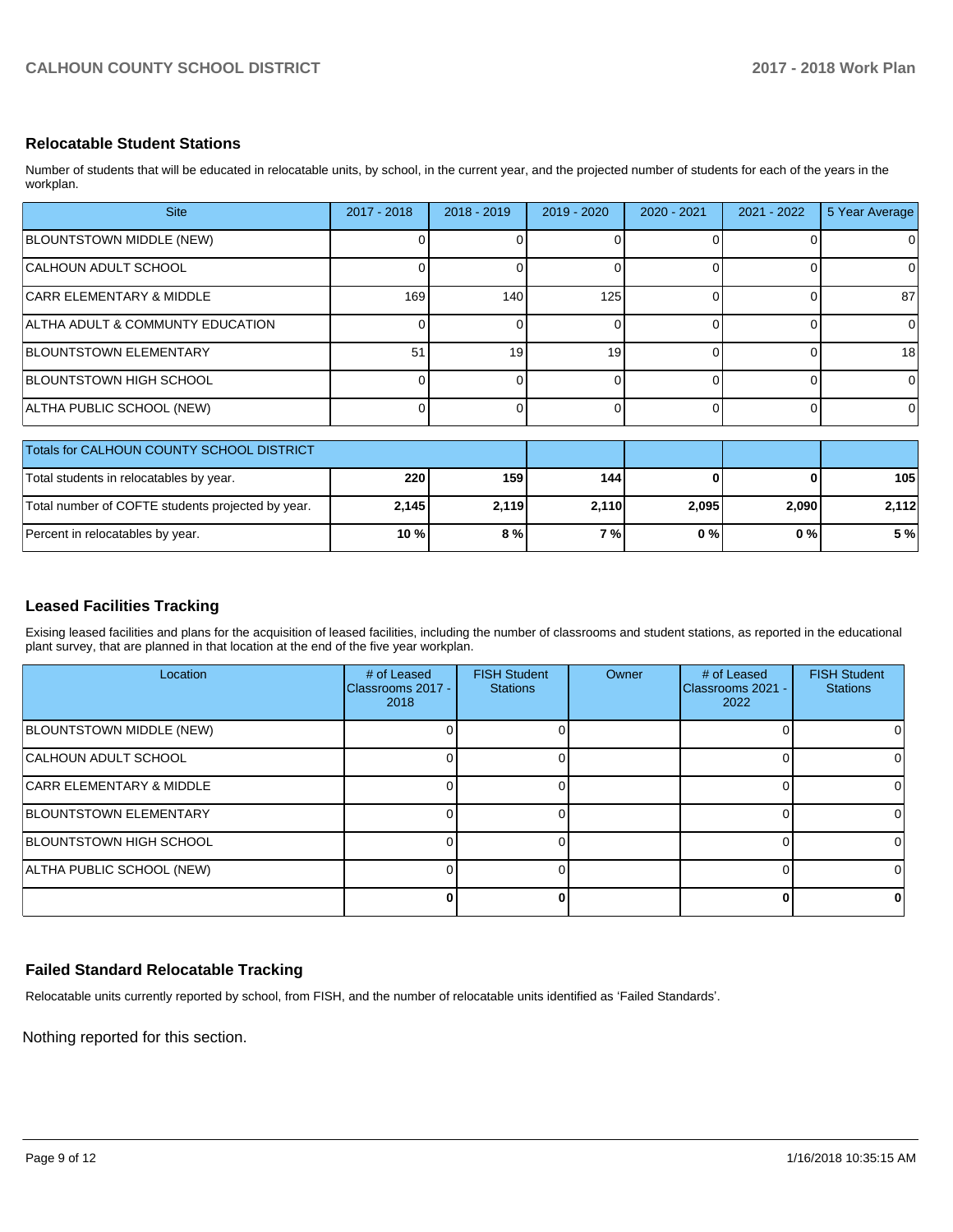# **Planning**

#### **Class Size Reduction Planning**

**Plans approved by the school board that reduce the need for permanent student stations such as acceptable school capacity levels, redistricting, busing, year-round schools, charter schools, magnet schools, public-private partnerships, multitrack scheduling, grade level organization, block scheduling, or other alternatives.**

Not Specified

#### **School Closure Planning**

**Plans for the closure of any school, including plans for disposition of the facility or usage of facility space, and anticipated revenues.** 

Not Specified

# **Long Range Planning**

#### **Ten-Year Maintenance**

District projects and locations regarding the projected need for major renovation, repair, and maintenance projects within the district in years 6-10 beyond the projects plans detailed in the five years covered by the work plan.

Nothing reported for this section.

#### **Ten-Year Capacity**

Schedule of capital outlay projects projected to ensure the availability of satisfactory student stations for the projected student enrollment in K-12 programs for the future 5 years beyond the 5-year district facilities work program.

Nothing reported for this section.

#### **Ten-Year Planned Utilization**

Schedule of planned capital outlay projects identifying the standard grade groupings, capacities, and planned utilization rates of future educational facilities of the district for both permanent and relocatable facilities.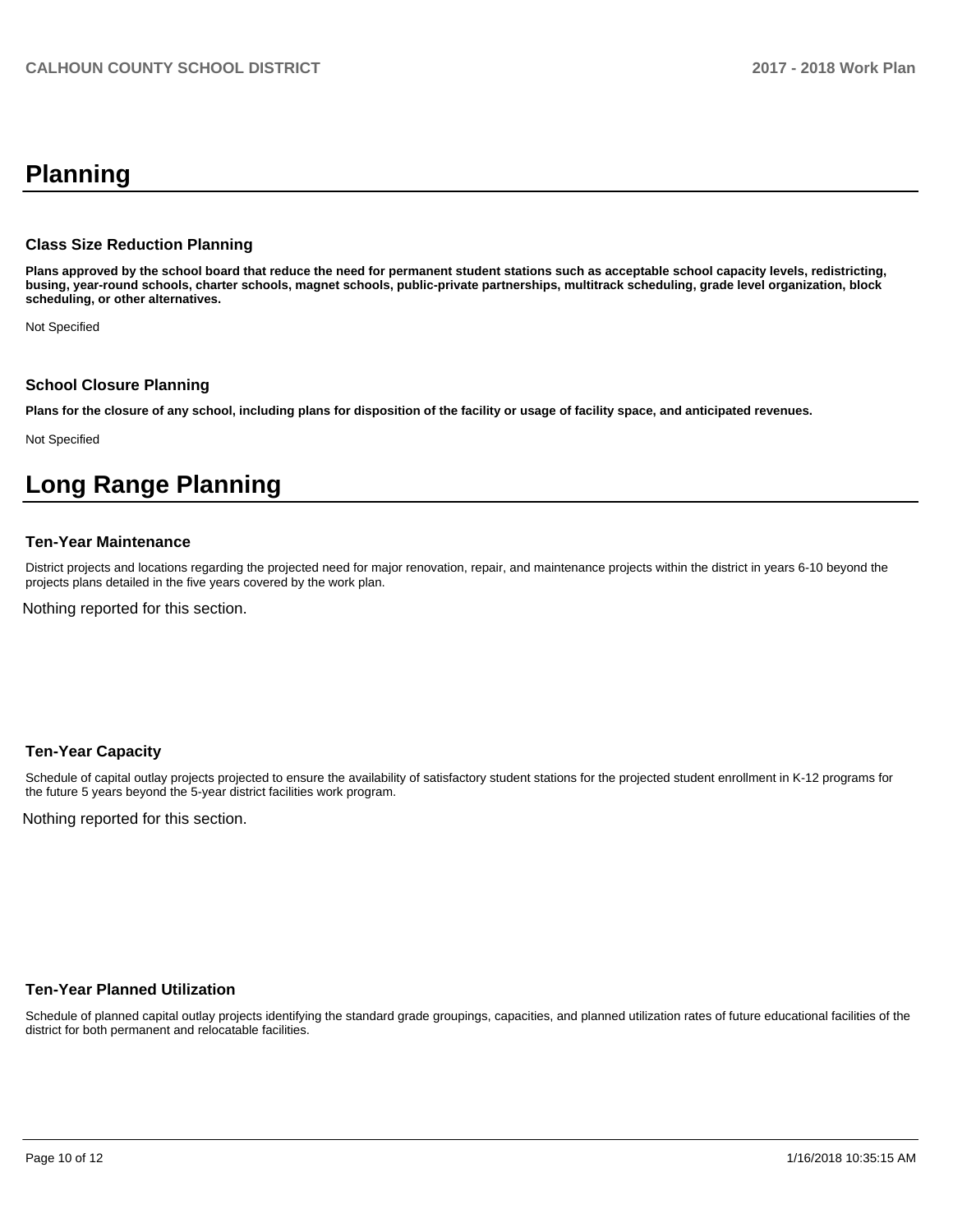## **CALHOUN COUNTY SCHOOL DISTRICT 2017 - 2018 Work Plan**

| <b>Grade Level Projections</b>  | <b>FISH</b><br><b>Student</b><br><b>Stations</b> | Actual 2016 -<br><b>2017 FISH</b><br>Capacity | Actual<br>$2016 -$<br>2017<br><b>COFTE</b> | Actual 2016 - 2017<br><b>Utilization</b> | Actual 2017 - 2018 / 2026 - 2027 new<br>Student Capacity to be added/removed | Projected 2026<br><b>2027 COFTE</b> | Projected 2026 -<br>2027 Utilization |
|---------------------------------|--------------------------------------------------|-----------------------------------------------|--------------------------------------------|------------------------------------------|------------------------------------------------------------------------------|-------------------------------------|--------------------------------------|
| Elementary - District<br>Totals | 836                                              | 836                                           | 615.04                                     | 73.56 %                                  |                                                                              | 561                                 | 67.11 %                              |
| Middle - District Totals        | 2.071                                            | 1,861                                         | 1.119.19                                   | 60.13 %                                  |                                                                              | 1.065                               | 57.23 %                              |
| High - District Totals          | 846                                              | 676                                           | 394.82                                     | 58.43 %                                  |                                                                              | 340                                 | 50.30 %                              |
| Other - ESE, etc                | 162                                              | 243                                           | 5.67                                       | 2.47%                                    |                                                                              |                                     | 0.00 %                               |
|                                 | 3,915                                            | 3,616                                         | 2,134.72                                   | 59.04 %                                  |                                                                              | 1,966                               | 54.37 %                              |

**Combination schools are included with the middle schools for student stations, capacity, COFTE and utilization purposes because these facilities all have a 90% utilization factor. Use this space to explain or define the grade groupings for combination schools.** 

No comments to report.

#### **Ten-Year Infrastructure Planning**

**Proposed Location of Planned New, Remodeled, or New Additions to Facilities in 06 thru 10 out years (Section 28).**

Nothing reported for this section.

Plans for closure of any school, including plans for disposition of the facility or usage of facility space, and anticipated revenues in the 06 thru 10 out **years (Section 29).**

Nothing reported for this section.

#### **Twenty-Year Maintenance**

District projects and locations regarding the projected need for major renovation, repair, and maintenance projects within the district in years 11-20 beyond the projects plans detailed in the five years covered by the work plan.

Nothing reported for this section.

#### **Twenty-Year Capacity**

Schedule of capital outlay projects projected to ensure the availability of satisfactory student stations for the projected student enrollment in K-12 programs for the future 11-20 years beyond the 5-year district facilities work program.

Nothing reported for this section.